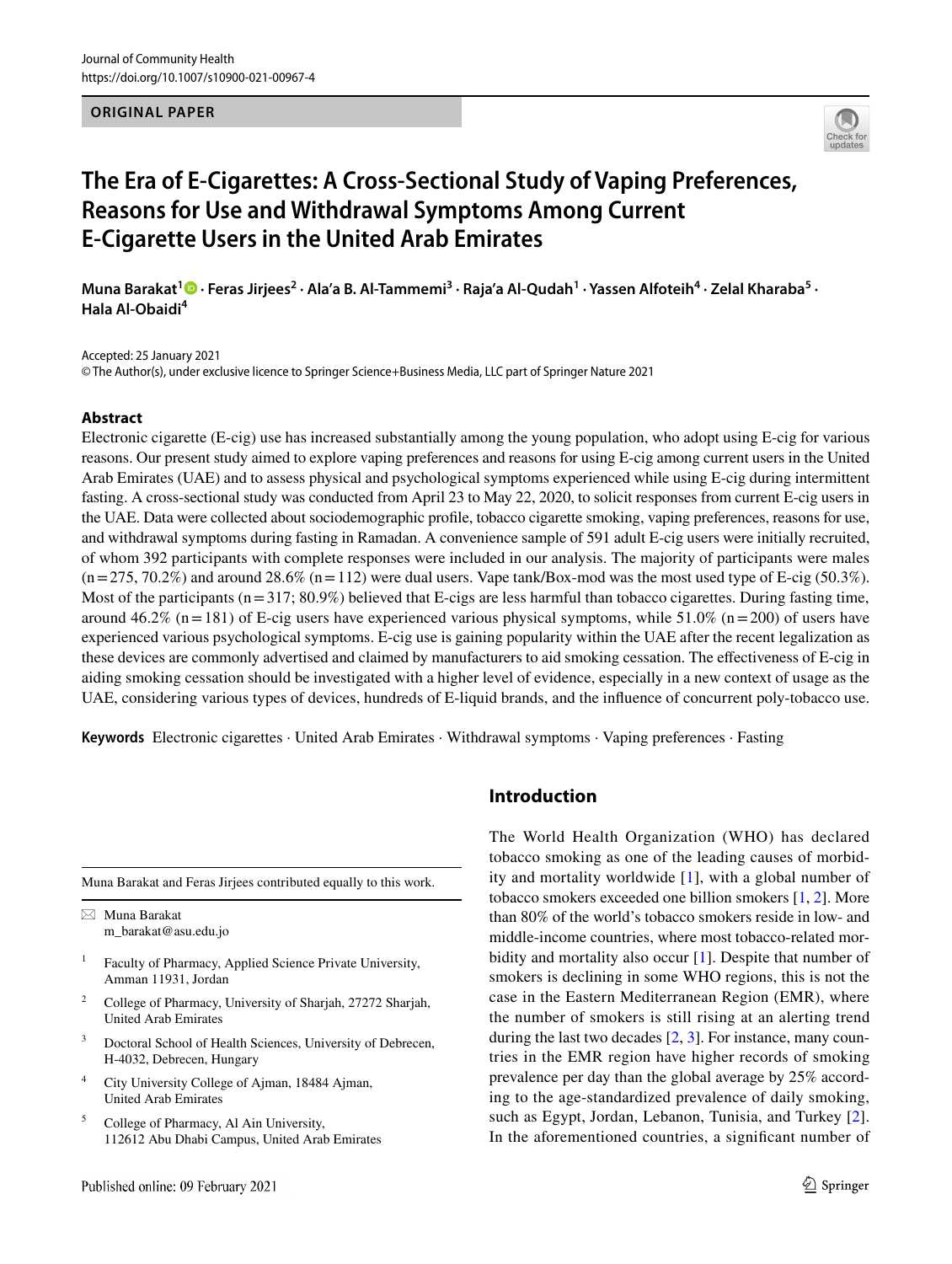people commonly use various forms of smoking including conventional/combustible cigarettes, waterpipe/hookah, and recently Electronic cigarettes (E-cig) [\[1](#page-9-0)[–4](#page-9-3)].

E-cig is defined as a battery-powered device that heats a liquid (commonly referred to as E-liquid or E-Juice) to produce aerosols to be inhaled by users; thus, imitating the act of conventional smoking [[5\]](#page-9-4). Popularly, E-cig users are called vapers and the process of using an E-cig is called vaping. From a chemical perspective, the E-liquid is mainly composed of solvents (glycerin, propylene glycol), nicotine, and flavoring chemicals [[5\]](#page-9-4), although nicotine-free and unflavored E-liquids are also available in the global markets. The presence of nicotine in the E-liquid makes it addictive with psychoactive effects on users [\[6\]](#page-9-5). However, the safety of E-cigs is still uncertain and considered a global concern among the scientific community with many debates [\[6–](#page-9-5)[8\]](#page-9-6).

E-cig manufacturers and merchants advertise and promote it as a less harmful product compared to tobacco, due to the absence of many detrimental toxic substances that present in conventional/combustible tobacco products [\[9](#page-9-7)]. Also, some studies have demonstrated the ability of E-cig to be used as a tool for tobacco smoking cessation [\[10](#page-9-8)]. On the other hand, the long-term outcomes of exposure to E-cig is a public health concern for both, the public health decisionmakers and health practitioners [\[6](#page-9-5)].

Ramadan is a holy month when Muslims refrain from food, fluids, and smoking for around 16 h per day (total fasting hours in a day depends on sunrise and sunset times in different countries). During this month, many smokers invest in these religious moments and think about smoking cessation. As well, experts thought that Ramadan could be an ideal time to get rid of harmful addictions such as smoking [\[11,](#page-9-9) [12](#page-9-10)]. However, during fasting time, smokers find it far easier to abstain from food and water than to quit smoking [\[11\]](#page-9-9). Thus, quitting an addictive substance (i.e., nicotine) is not an easy task due to withdrawal symptoms. Part of these withdrawal symptoms are manageable, while others can affect daily life and psychological health [\[13](#page-9-11), [14\]](#page-9-12).

The United Arab Emirates (UAE) is a country in Western Asia at the northeast end of the Arabian Peninsula, and Islam is the official religion of the country. In 2017, the UAE population was estimated to be 9.3 million, of which 15% were Emirati citizens. More than 200 nationalities are living and working in the country [[15\]](#page-9-13). In the UAE, the prevalence of tobacco smoking is 15.4% among males (above 15 years old) and 2.4% among females (above 15 years old) [[16](#page-9-14)]. Besides, a considerable number of smokers in the UAE use different sources of nicotine such as tobacco cigarettes, waterpipe/hookah, and Midwakh (a tobacco blend that is smoked using a small pipe of Arabian origin, popularly in the UAE) [\[17](#page-9-15)].

There are many regulations to counter smoking in the UAE such as high tobacco tax, restriction in licensing

tobacco retailers, and banned smoking areas [\[18\]](#page-10-0). In contrary to tobacco smoking, the E-cig use among the UAE population was not well addressed in the literature. Therefore, our present study aimed (i) to explore vaping preferences and reasons for using E-cig among current users/vapers in the UAE and, (ii) to assess the experienced physiological and psychological withdrawal symptoms among E-cig users during fasting time in the holy month of Ramadan.

# **Methods and Materials**

# **Study Design and Participants**

This study has adopted a descriptive cross-sectional design. Data were collected using an anonymous web-based survey during the second week of Ramadan (April 23–May 22, 2020). A self-administered questionnaire was distributed using a convenience sampling technique. Eligible participants should have met all the following criteria, including the age of 18 years or older, current E-cig user, living in the UAE, and have experienced intermittent fasting in Ramadan. These conditions were explained to participants in the introductory page of our survey. Participants were recruited through advertising our study on different social media platforms including Facebook®, WhatsApp®, LinkedIn®, and Twitter®. Participants were also informed that their participation in the study is voluntary and has no risks. Participants who completed the questionnaire have given informed consent by declaring their eligibility and accepting to fill out the questionnaire. Ethical approval for our study was obtained from the Research Ethics Committee, University of Sharjah (Approval number: REC-20-07-30-01).

# **Survey Instrument**

A structured questionnaire was developed by the authors after a careful and extensive review of related literature, utilizing the general principles of good survey design [\[18](#page-10-0)[–21](#page-10-1)]. The questionnaire was distributed to participants in both Arabic and English versions using Google Form (A secure web-based survey tool provided by Google®). Both languages were used due to the diversity of the UAE population (nationals and expatriates).

After the initial development of our questionnaire, it was evaluated by three experts in the field for content and face validity. The questions were made free of medical jargon or difficult terminology. The questionnaire was developed in English, then was translated into Arabic using translation and back-translation technique by two independent academic translators. Also, to ensure clarity, readability, and understandability, the questionnaire was piloted (in both languages) on 15 E-cig users, and refinements were made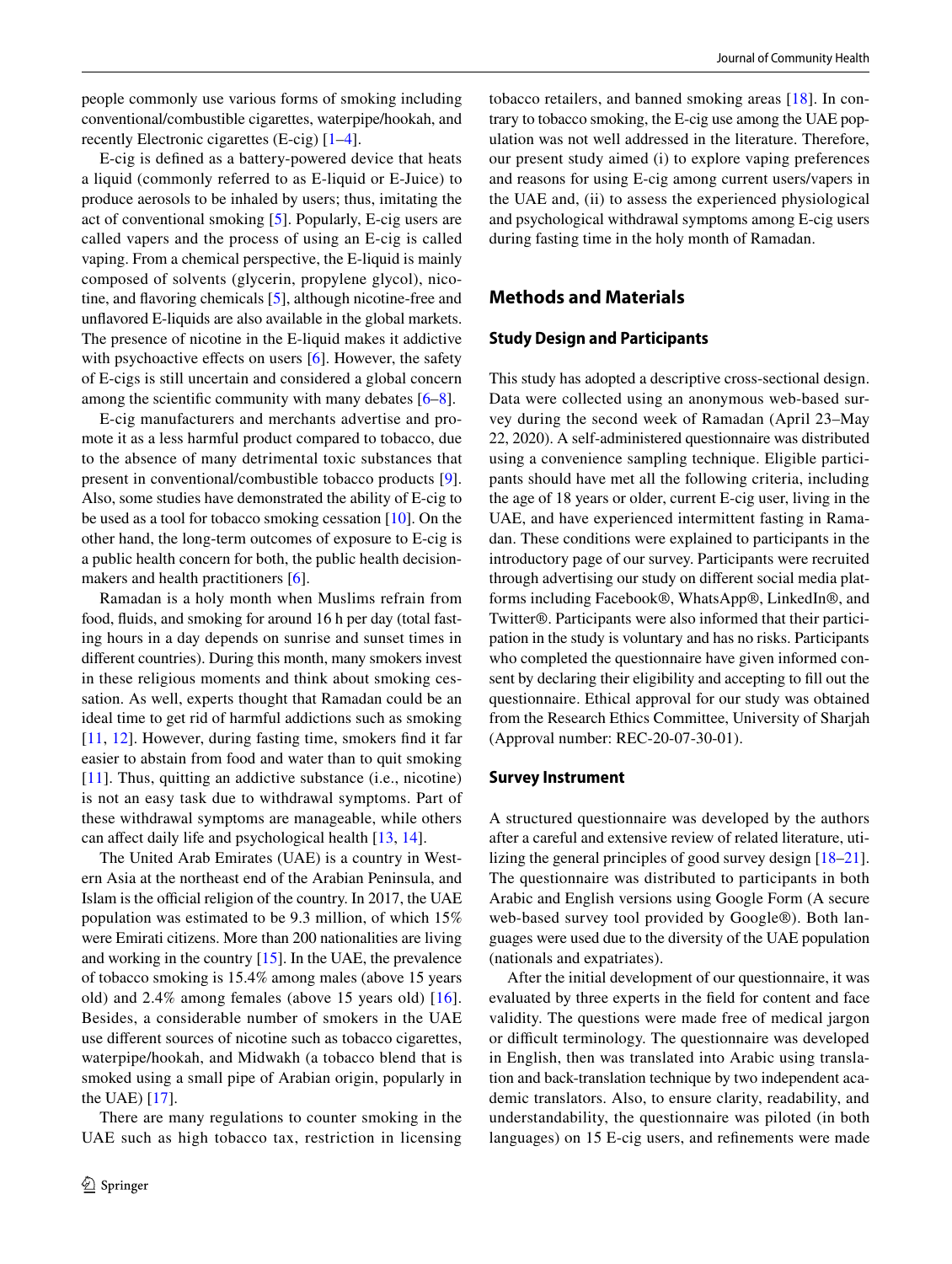as needed. To help participants report accurate data related to the type of E-cig device they are using, popular types/ designs of E-cig devices were graphically demonstrated in the questionnaire in form of images.

The survey questionnaire consisted of 23 multiple-choice questions that can be completed within an average time of 10 min. The questionnaire consisted of four sections. The first section solicited sociodemographic information including age, gender, marital status, ethnicity, educational level, occupation, whether having children at house or not, and the number of caffeinated beverages taken per day. The second section assessed the tobacco cigarette smoking status of study participants (never smoker, current smoker, and former smoker), duration of current or former cigarette smoking, and frequency of current tobacco cigarette smoking. The third section gathered basic information related to E-cig use and vaping preferences including design of E-cig device used by participants, the nicotine concentration of E-liquid, duration of E-cig use, daily E-liquid consumption (estimated in milliliters used), driving reasons for using E-cig, and E-cig quit attempts during the month of Ramadan. In addition, we asked the participants to report the main driving hit of E-liquid used (propylene glycol, vegetable glycerin, a mix of both, I do not know). The fourth section of our questionnaire assessed E-cig users' withdrawal symptoms during fasting in Ramadan. Participants were given a list of 11 physical symptoms and 8 psychological symptoms. Each symptom had two response choices, either *yes/present* or *no/absent*. Each physical and psychological symptom was scored based on whether it was present (score of 1) or absent (score of 0); thus, the overall physical symptoms' score ranges between (0 and 11), while the overall psychological symptoms' score ranges between (0 and 8). There were no cut-off scores implemented, that is, a higher score in each category (physical, psychological) represents higher withdrawal symptoms in the same category.

Also, in the fourth section, participants were asked to report how they managed these withdrawal symptoms during fasting, the duration of abstinence from E-cig use to the moment of experiencing withdrawal symptoms during fasting (measured in hours), and lastly to self-report the overall intensity/severity of withdrawal symptoms as perceived (on a scale from 0 to 5). Concerning the internal consistency of the withdrawal symptoms' scale, the Cronbach alpha for physical and psychological withdrawal scales was found to be 0.87 and 0.88, respectively.

#### **Sample Size**

As E-cig use was recently legalized in the UAE (April 2019) [\[22\]](#page-10-2), there is no published data regarding E-cig users yet. Therefore, the target sample size was estimated based on the Raosoft® software sample size calculator for the minimal sample size needed for unlimited population size using a confidence level of 95%, a standard deviation of 0.5, a margin of error of 5%, thus, the required sample size was estimated to be at least 385 participants.

#### **Data Analyses**

Completed responses were extracted from Google Form® as an Excel sheet for quality check and then exported into Statistical Package for Social Sciences version 24.0 (SPSS Inc., Armonk, NY: IBM Corp, USA) for statistical analyses. Descriptive statistics including mean, standard deviation (SD), frequency, and proportions were calculated and reported as appropriate. Chi-square test was used to compare E-cig users by their tobacco cigarette smoking status and sociodemographic characteristics. Mean  $(\pm SD)$  of overall withdrawal symptoms was also calculated for both physical and psychological symptoms and were compared by tobacco cigarette smoking status using the Kruskal–Wallis test. A P value of < 0.05 represented a statistically significant difference.

# **Results**

#### **Sociodemographic Characteristics of Participants**

The total number of received responses in our study was **591**. After the exclusion of incomplete ones, a total of **392** valid and complete responses remained and were included in the final analysis. Almost half of the participants were less than 25 years old ( $n = 198, 50.5\%$ ), and males have predominated the sample  $(n = 275, 70.2\%)$ . Most of participants were Arabs ( $n = 331$ , 84.4%), had a bachelor's degree ( $n = 256$ ; 65.3%), were single  $(n = 210, 53.6\%)$ , did not have children  $(n = 262, 66.9\%)$ . Moreover, the majority of the participants  $(n = 342; 87.2\%)$  used to drink caffeinated beverages on daily basis, of whom  $(n = 198, 50.5\%)$  used to drink 2–3 caffeinated drinks per day. See Table [1](#page-3-0) for more details.

# **Tobacco Cigarette Smoking Status Among Participants.**

Based on tobacco cigarette smoking status, respondents were classified into exclusive E-cig users who never smoked tobacco cigarettes ( $n = 95$ , 24.2%), exclusive E-cig users who were former cigarette smokers  $(n = 185, 47.2\%)$ , and those who currently vape and smoke tobacco cigarettes or so-called dual users ( $n = 112, 28.6\%$  $n = 112, 28.6\%$  $n = 112, 28.6\%$ ). Table 1 illustrates the sociodemographic characteristics of E-cig users categorized by their tobacco cigarette smoking status. Also, out of 112 dual users, 58 and 15 participants were found to have moderate and high tobacco cigarette consumption per day (10–20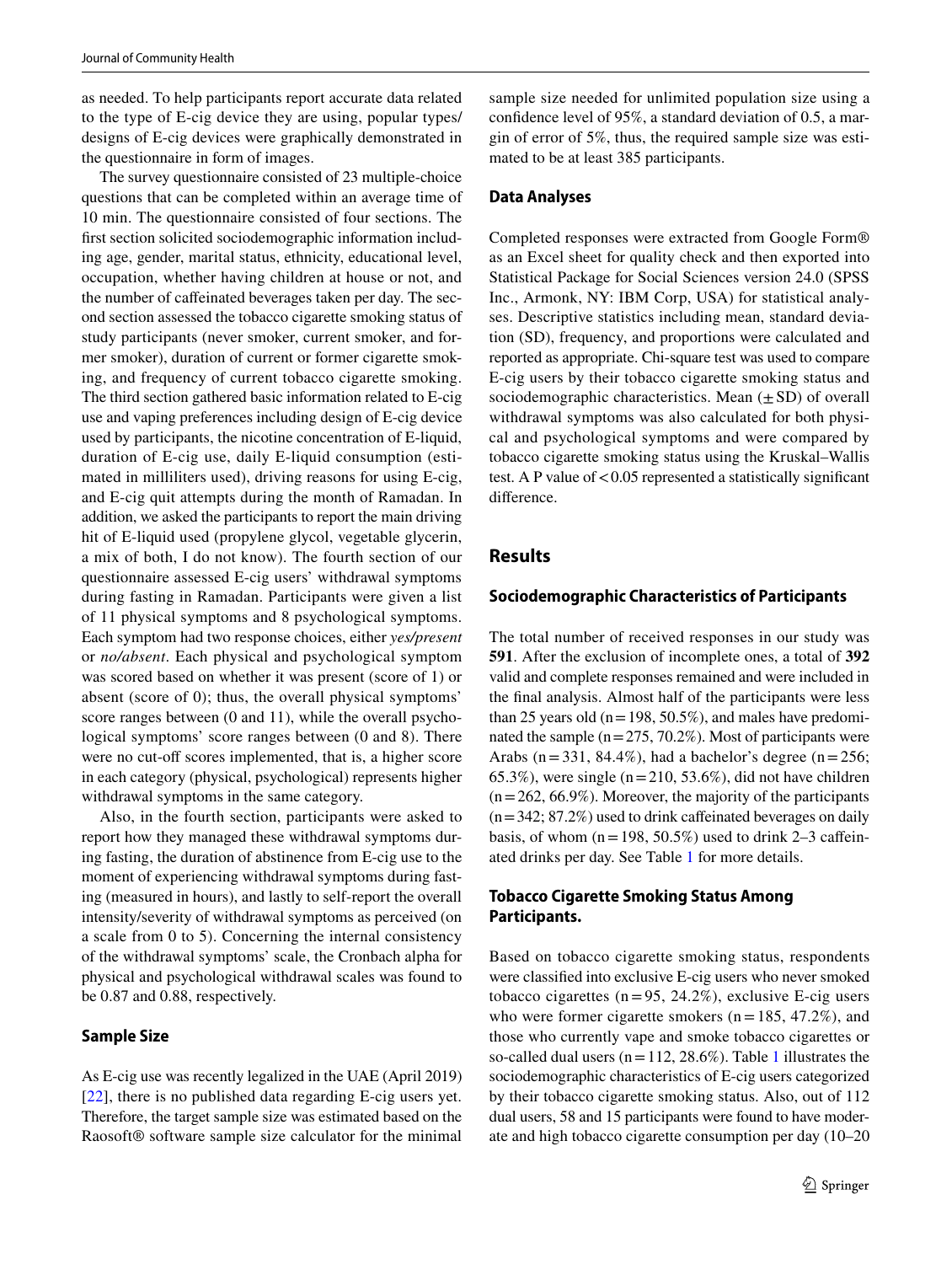<span id="page-3-0"></span>**Table 1** Sociodemographic characteristics of Study Participants (E-cig users) categorized by their Tobacco Cigarette Smoking Status  $(n = 392)$ 

| Characteristic                       | $n(\%)$                  |                               |                                |                 |         |  |
|--------------------------------------|--------------------------|-------------------------------|--------------------------------|-----------------|---------|--|
|                                      | Never smoker<br>$(n=95)$ | Former<br>smoker<br>$(n=185)$ | Current<br>smoker<br>$(n=112)$ | Total $(n=392)$ | value*  |  |
| Age (years)                          |                          |                               |                                |                 | < 0.001 |  |
| $18 - 25$                            | 65(16.6)                 | 70 (17.9)                     | 63(16.1)                       | 198 (50.5)      |         |  |
| $26 - 40$                            | 30(7.7)                  | 99 (25.3)                     | 40(10.2)                       | 169(43.1)       |         |  |
| $40 - 55$                            | 0(0.0)                   | 16(4.1)                       | 9(2.3)                         | 25(6.4)         |         |  |
| Gender                               |                          |                               |                                |                 | 0.815   |  |
| Male                                 | 68 (17.3)                | 131 (33.4)                    | 76 (19.4)                      | 275 (70.2)      |         |  |
| Female                               | 27(6.9)                  | 54 (13.8)                     | 36(9.2)                        | 117(29.8)       |         |  |
| Ethnicity                            |                          |                               |                                |                 | 0.124   |  |
| Arab                                 | 74 (18.9)                | 161(41.1)                     | 96 (24.5)                      | 331 (84.4)      |         |  |
| Non-Arab                             | 21 (5.4)                 | 24(6.1)                       | 16(4.1)                        | 61 (15.6)       |         |  |
| Education                            |                          |                               |                                |                 | < 0.001 |  |
| No degree                            | 27 (6.9)                 | 3(0.8)                        | 8(2.0)                         | 38 (9.7)        |         |  |
| Secondary school                     | 11(2.8)                  | 8(2.0)                        | 8(2.0)                         | 27(6.9)         |         |  |
| Diploma                              | 4(1.0)                   | 13(3.3)                       | 18(4.6)                        | 35 (8.9)        |         |  |
| Bachelor's Degree                    | 49 (12.5)                | 139(35.5)                     | 68 (17.3)                      | 256 (65.3)      |         |  |
| Postgraduate Degree                  | 4(1.0)                   | 22(5.6)                       | 10(2.6)                        | 36 (9.2)        |         |  |
| Occupation                           |                          |                               |                                |                 | < 0.001 |  |
| University student                   | 45 (11.5)                | 11(2.8)                       | 21(5.4)                        | 77 (19.6)       |         |  |
| Employee/health sector               | 13(3.3)                  | 69 (17.6)                     | 21(5.4)                        | 103(26.3)       |         |  |
| Employee/non-health sector           | 28(7.1)                  | 76 (19.4)                     | 51 (13.0)                      | 155(39.5)       |         |  |
| Unemployed/retired                   | 8(2.0)                   | 27(6.9)                       | 15(3.8)                        | 50 (12.8)       |         |  |
| Others                               | 1(0.3)                   | 2(0.5)                        | 4(1.0)                         | 7(1.8)          |         |  |
| Marital status                       |                          |                               |                                |                 | < 0.001 |  |
| Married                              | 26(6.6)                  | 107(27.3)                     | 31(7.9)                        | 164(41.8)       |         |  |
| Single                               | 68 (17.3)                | 68 (17.3)                     | 74 (18.9)                      | 210 (53.6)      |         |  |
| Divorced/widowed                     | 1(0.3)                   | 10(2.6)                       | 7(1.8)                         | 18(4.6)         |         |  |
| Having children                      |                          |                               |                                |                 | < 0.001 |  |
| Yes                                  | 10(2.6)                  | 90(23.0)                      | 30(7.7)                        | 130 (33.2)      |         |  |
| No                                   | 17(4.3)                  | 27(6.9)                       | 8(2.0)                         | 52 (13.3)       |         |  |
| Single (no children)                 | 68 (17.3)                | 68 (17.3)                     | 74 (18.9)                      | 210 (53.6)      |         |  |
| No. of caffeinated beverages per day |                          |                               |                                |                 | 0.280   |  |
| None                                 | 13(3.3)                  | 25(6.4)                       | 12(3.1)                        | 50 (12.8)       |         |  |
| One drink                            | 14(3.6)                  | 36(9.2)                       | 27(6.9)                        | 77 (19.6)       |         |  |
| 2-3 drinks                           | 50 (12.8)                | 87(22.2)                      | 61 (15.6)                      | 198 (50.5)      |         |  |
| $\geq$ 4 drinks                      | 18 (4.6)                 | 37(9.4)                       | 12(3.1)                        | 67 (17.1)       |         |  |
|                                      |                          |                               |                                |                 |         |  |

All percentages were calculated based on the total sample  $(n = 392)$ 

\*Chi-square test (significance at  $P$  value < 0.05)

and > 20 cigarettes per day, respectively). Besides, around half of dual users were smoking tobacco cigarettes for more than 5 years.

## **Vaping Preferences and Reasons for Use**

Regarding E-cig device's design (generation), the most used vaping devices were vaping tanks/box-mod (50.3%) which represents the third generation of E-cig devices, followed by vape pod (26.0%), which represents the fourth generation of E-cig devices (this type of device uses higher nicotine concentrations in their E-liquid, usually as nicotine salts, compared to previous generations). See Fig. [1](#page-4-0).

The majority of participants in our study  $(n = 275, 70.2\%)$ have been using E-cig for a period of less than 1 year, while the rest  $(n = 117, 29.8\%)$  were using E-cig for more than a year. Participants have also reported the nicotine concentration they most commonly used in the E-liquid. Only 44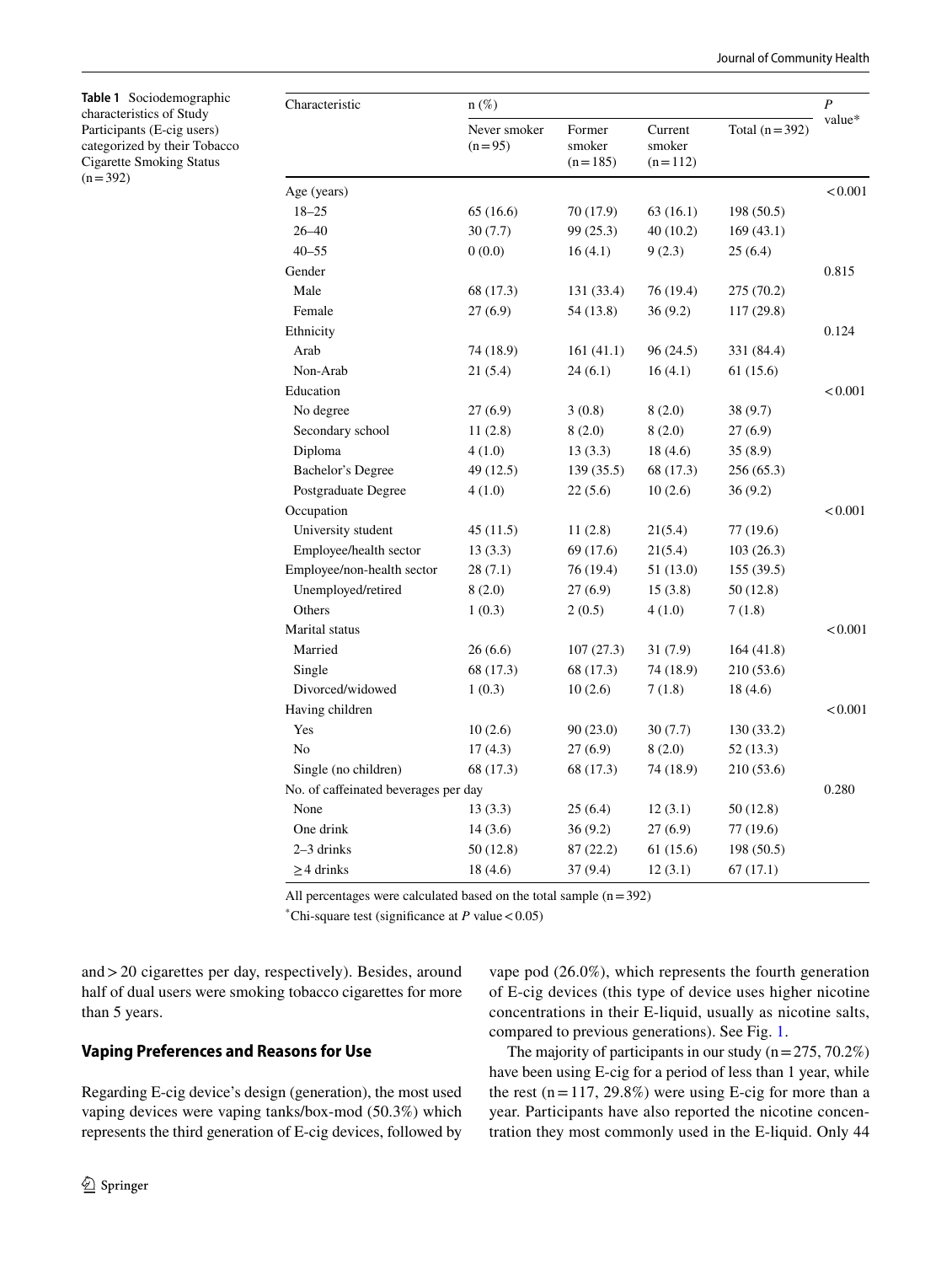<span id="page-4-0"></span>



E-cig users (11.2%) reported using nicotine-free E-liquids, whereas most E-cig users  $(n = 232, 59.2\%)$  used an E-liquid with nicotine concentration in the range  $(1-10 \text{ mg/mL})$ . Around ( $n = 53$ , 13.5%) have reported using higher levels of nicotine concentrations (> 30 mg/mL).

Regarding E-liquid consumption, most participants  $(n = 253; 64.5%)$  have consumed 2–5 mL of E-liquid per day, and only 50 users (12.8%) consumed more than 5 mL of E-liquid per day. Moreover, around  $52.0\%$  (n = 204) of E-cig users reported that the preferred vehicle of their E-liquid was a mixture of both propylene glycol and vegetable glycerin. See Table [2](#page-5-0) for more details regarding vaping preferences of E-cig users, categorized by their tobacco cigarette smoking status.

Moreover, participants were asked to report the reasons for using E-cig. They could have chosen all that applied to their situation from a list of reasons provided to them. Most of the participants ( $n = 317$ ; 80.9%) believed that E-cigs are less harmful than tobacco cigarettes while 282 participants (71.9%) reported that they use E-cig to help them quit smoking tobacco cigarettes smoking. Moreover, other reasons for using use E-cig were to try new types of smoking and flavors /curiosity ( $n = 185, 47.2\%$ ), a sort of modernization/for socializing ( $n = 150, 38.3\%$ ).

## **Withdrawal Symptoms During Fasting in Ramadan**

During fasting time, most E-cig users reported no physical symptoms due to abstinence from using E-cig  $(n=211,$ 53.8%), while around 46.2% of E-cig users have experienced various physical symptoms. Breathing difficulties, sore/itchy throat, and nausea were the most reported symptoms among 28.1%, 22.2%, and 21.9% of the overall cohort, respectively. The mean  $\binom{M}{M}$  of physical withdrawal symptoms score was the highest among dual users  $(M1.60, SD: 2.20)$  and the lowest among E-cig users who were never tobacco smokers  $(_{M}1.34$ , SD: 1.78). However, the differences in mean scores of physical withdrawal symptoms among different categories of E-cig users (never smokers, former smokers, and dual users) were statistically not significant as revealed by the Kruskal–Wallis test (P value =  $0.199$ ). See Table [3](#page-6-0) for details.

In addition to physical symptoms, 51.0% of participants have experienced various psychological symptoms, with an intense craving for vaping  $(n = 198, 50.4\%)$ , restlessness  $(n = 135, 34.4\%)$ , and poor concentration  $(n = 99, 25.2\%)$ were the most experienced symptoms among study participants in general. In parallel to the physical symptoms scale, the mean  $\binom{M}{M}$  score of psychological withdrawal symptoms scale was the highest among dual users ( $M$ 1.92, SD: 2.24), and the lowest among never smokers E-cig users  $\binom{M}{1.48}$ , SD:1.92). Also, the differences in mean scores between the three categories of E-cig users were statistically not significant (P value =  $0.052$ ). See Table [3](#page-6-0).

#### **Perceived Severity of Symptoms and Quit Attempts**

E-cig users were asked to report self-perceived severity of withdrawal symptoms (ranging from weak to very severe) experienced during fasting in Ramadan. Of those who ever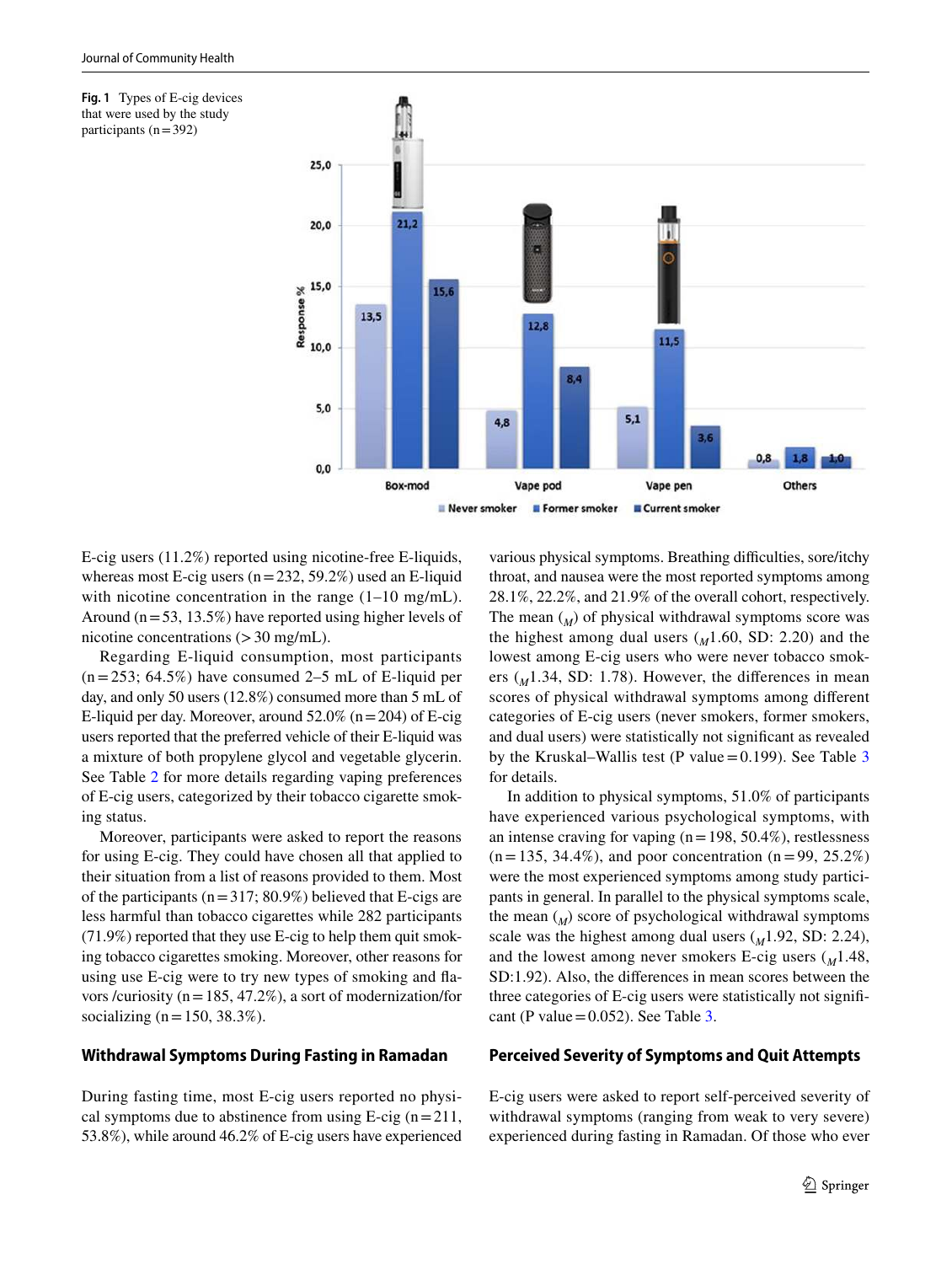<span id="page-5-0"></span>**Table 2** Descriptive Data about E-cig usage among the Study Participants, categorized by users' Tobacco Cigarette Smoking Status  $(n = 392)$ 

| $n(\%)$                  |                            |                             |                    |
|--------------------------|----------------------------|-----------------------------|--------------------|
| Never smoker<br>$(n=95)$ | Former smoker<br>$(n=185)$ | Current smoker<br>$(n=112)$ | Total<br>$(n=392)$ |
|                          |                            |                             |                    |
| 65 (16.6)                | 136 (34.7)                 | 74 (18.9)                   | 275 (70.2)         |
| 28(7.1)                  | 38 (9.7)                   | 35(8.9)                     | 101(25.8)          |
| 2(0.5)                   | 11(2.8)                    | 3(0.8)                      | 16(4.1)            |
|                          |                            |                             |                    |
| 18(4.6)                  | 16(4.1)                    | 10(2.6)                     | 44 (11.2)          |
| 51(13.0)                 | 118(30.1)                  | 63(16.1)                    | 232 (59.2)         |
| 7(1.8)                   | 16(4.1)                    | 12(3.1)                     | 35(9.0)            |
| 6(1.5)                   | 10(2.6)                    | 12(3.1)                     | 28(7.1)            |
| 13(3.3)                  | 25(6.4)                    | 15(3.8)                     | 53(13.5)           |
|                          |                            |                             |                    |
| 24(6.1)                  | 44 (11.2)                  | 21(5.4)                     | 89 (22.7)          |
| 59 (15.1)                | 116(29.6)                  | 78 (19.9)                   | 253(64.5)          |
| 12(3.1)                  | 25(6.4)                    | 13(3.3)                     | 50 (12.8)          |
|                          |                            |                             |                    |
| 39(9.9)                  | 90(23.0)                   | 75(19.1)                    | 204 (52.0)         |
| 4(1.0)                   | 6(1.5)                     | 4(1.0)                      | 14(3.6)            |
| 5(1.3)                   | 8(2.0)                     | $\boldsymbol{0}$            | 13(3.3)            |
| 47(12.0)                 | 81 (20.7)                  | 33(8.4)                     | 161(41.1)          |
|                          |                            |                             |                    |

All percentages were calculated based on the total sample  $(n = 392)$ 

experienced any withdrawal symptoms (described in the previous section), 103 E-cig users rated their symptoms as *weak*, followed by *mild to moderate* level of severity as perceived by another 97 E-cig users. Interestingly, no one has rated the perceived symptoms as severe or very severe. Table [4](#page-7-0) describes more details. Moreover, the onset of withdrawal symptoms has varied between E-cig users. Around 41.3% of E-cig users had their withdrawal symptoms started after 12 h of abstinence from vaping. See Table [4](#page-7-0).

The main way to control withdrawal symptoms among participants was *keeping themselves busy* (n = 246, 62.7%), followed by *consulting a healthcare provider*  $(n = 99,$ 25.2%). Only 9.2% of users  $(n=36)$  reported using Nicotine Replacement Therapy (NRT) in form of a nicotine patch to relieve withdrawal symptoms during fasting. See Fig. [2.](#page-7-1) Furthermore, around a quarter of E-cig users in our study disclosed they tried to quit using E-cig during Ramadan, and of those who tried, 79.6% have confirmed their success. See Fig. [3.](#page-8-0)

# **Discussion**

Smoking is considered one of the main risk factors for many diseases worldwide  $[19]$  $[19]$  $[19]$ . In literature, there are pieces of evidence that many tobacco smokers have a

willingness to quit [[20,](#page-10-4) [21](#page-10-1)]. However, smoking cessation is sought to be quite difficult with frequent relapses amongst those who try to quit, mainly due to withdrawal symptoms [[22,](#page-10-2) [23\]](#page-10-5). In our study, most E-cig users were found to be either former tobacco cigarette smokers or current tobacco cigarette smokers. Most of them have experienced relatively weak E-cig withdrawal symptoms during fasting time in Ramadan as well. Around a quarter of E-cig users in our study have used the *vape pod* E-cig, which possesses a high nicotine concentration in its E-liquid. Although E-cig has been used as an alternative tool among tobacco smokers because it is often promoted as a safer replacement for traditional smoking, the safety of E-cig is still debatable with some shreds of evidence about the chronic exposure to E-cig vapor which could alter the physiology of lung epithelium and compromise the immune system [[24](#page-10-6)].

In our present study, most E-cig users were 40 years of age or less (93.6%). In a study published in 2011 in the UAE, the mean age for tobacco smokers among UAE nationals was 32.8 years [\[25\]](#page-10-7). Besides, Al-Mulla and his team had reported an increased rate of tobacco used among school students aged 13–15 compared to adults in the UAE [[26](#page-10-8)]. Also, most E-cig users in our study (87.2%) have reported drinking at least one caffeinated beverage per day, and this is in agreement with published literature that showed smokers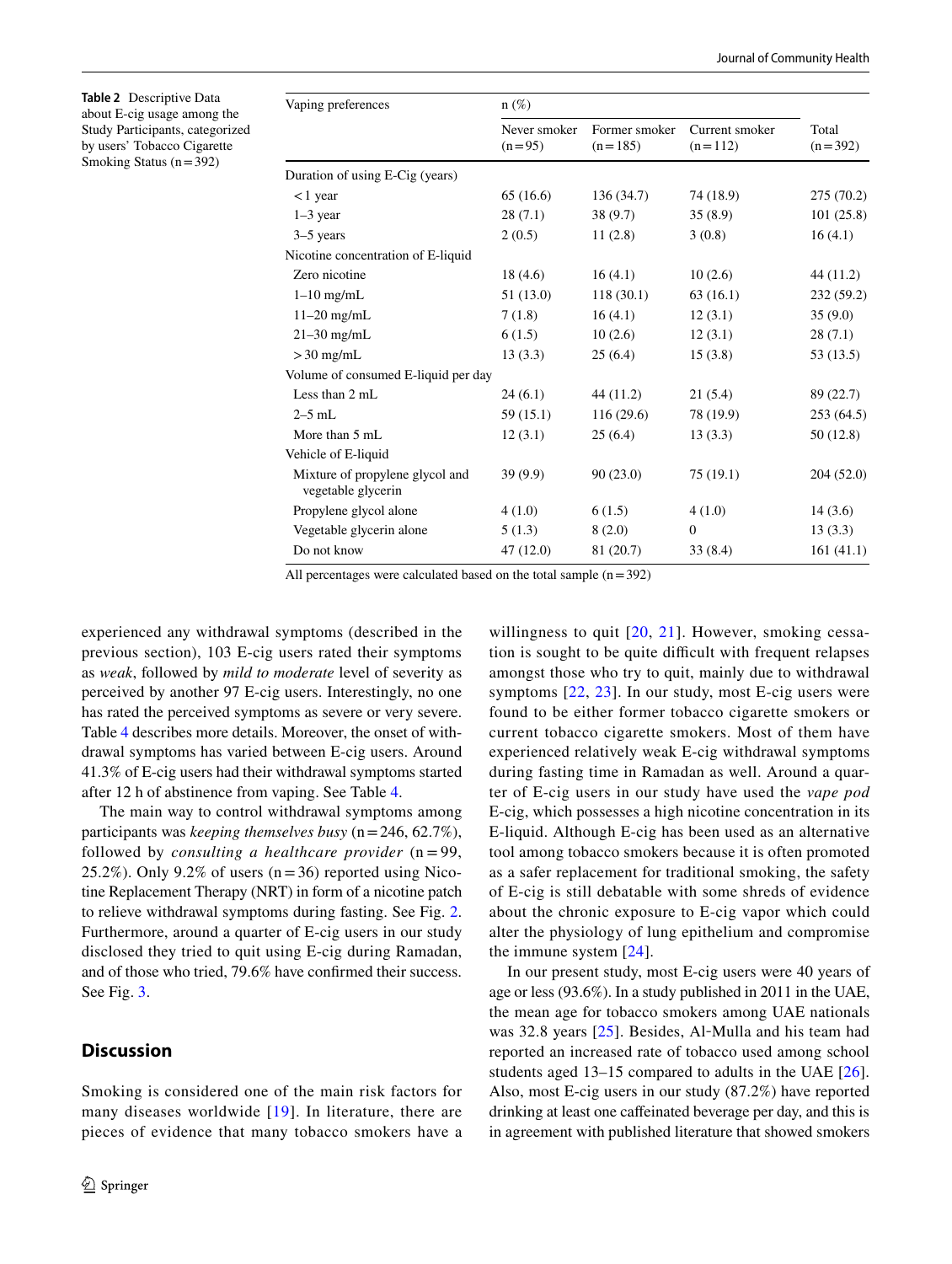<span id="page-6-0"></span>

|  |  | Table 3 Frequency of Withdrawal Symptoms Experienced by E-cig users During Fasting Time in Ramadan |  |  |  |  |
|--|--|----------------------------------------------------------------------------------------------------|--|--|--|--|
|--|--|----------------------------------------------------------------------------------------------------|--|--|--|--|

|                                        | $n(\%)$               |                         |                          |                     | $P$ value <sup>+</sup> |
|----------------------------------------|-----------------------|-------------------------|--------------------------|---------------------|------------------------|
|                                        | Never smoker $(n=95)$ | Former smoker $(n=185)$ | Current smoker $(n=112)$ | Total $(n=392)$     |                        |
| Physical symptoms                      |                       |                         |                          |                     |                        |
| Weight gain                            | 2(0.5)                | 12(3.1)                 | 5(1.3)                   | 19(4.8)             | 0.131                  |
| Sweating                               | 4(1.0)                | 8(2.0)                  | 7(1.8)                   | 19(4.8)             | 0.870                  |
| Abdominal cramping                     | 2(0.5)                | 9(2.3)                  | 5(1.3)                   | 16(4.1)             | 0.655                  |
| Tremor                                 | 5(1.3)                | 9(2.3)                  | 7(1.8)                   | 21(5.4)             | 0.606                  |
| Breathing difficulty                   | 30(7.7)               | 54(13.8)                | 26(6.6)                  | 110(28.1)           | 0.589                  |
| Constipation                           | 9(2.3)                | 27(6.9)                 | 23(5.9)                  | 59(15.1)            | 0.202                  |
| Sore or itchy throat                   | 17(4.3)               | 43(11.0)                | 27(6.9)                  | 87(22.2)            | 0.489                  |
| Heart palpitation                      | 20(5.1)               | 35(8.9)                 | 20(5.1)                  | 75(19.1)            | 0.251                  |
| <b>Dizziness</b>                       | 11(2.8)               | 20(5.1)                 | 16(4.1)                  | 47(12.0)            | 0.645                  |
| Headache                               | 11(2.8)               | 20(5.1)                 | 16(4.1)                  | 47(12.0)            | 0.645                  |
| Nausea                                 | 16(4.1)               | 43(11.0)                | 27(6.9)                  | 86 (21.9)           | 0.729                  |
| No symptoms                            | 50(12.8)              | 101(25.8)               | 60(15.3)                 | 211 (53.8)          | 0.049                  |
| Physical score<br>Mean $(\pm SD)$      | $1.34 \ (\pm 1.78)$   | 1.51 $(\pm 2.06)$       | $1.60 \ (\pm 2.20)$      | $1.48 (\pm 2.01)$   | $0.199$ <sup>\$</sup>  |
| Psychological symptoms                 |                       |                         |                          |                     |                        |
| Social isolation                       | 6(1.5)                | 10(2.6)                 | 5(1.3)                   | 21(5.3)             | 0.958                  |
| Depression                             | 6(1.5)                | 14(3.6)                 | 5(1.3)                   | 25(6.4)             | 0.768                  |
| Feeling sleepy                         | 11(2.8)               | 40(10.2)                | 23(5.9)                  | 74 (18.8)           | 0.289                  |
| Poor concentration                     | 17(4.3)               | 47(12.0)                | 35(8.9)                  | 99 (25.2)           | 0.050                  |
| Angry                                  | 12(3.1)               | 42(10.7)                | 24(6.1)                  | 78 (19.9)           | 0.166                  |
| <b>Stress</b>                          | 12(3.1)               | 42(10.7)                | 42(10.7)                 | 96(24.5)            | 0.269                  |
| Restlessness                           | 30(7.7)               | 63(16.1)                | 42(10.7)                 | 135(34.4)           | 0.709                  |
| Intense cravings for vaping            | 47(12.0)              | 90(23.0)                | 61(15.6)                 | 198 (50.4)          | 0.335                  |
| No symptoms                            | 51(13.0)              | 90(23.0)                | 51(13.0)                 | 192 (49.0)          | 0.048                  |
| Psychological score<br>Mean $(\pm SD)$ | 1.48 $(\pm 1.92)$     | $1.88 (\pm 2.35)$       | $1.92 \ (\pm 2.24)$      | $1.76 \ (\pm 2.16)$ | $0.052$ <sup>\$</sup>  |

Participants were able to choose multiple symptoms that applied to their situation  $(n = 392)$ 

All percentages were calculated based on the total sample  $(n = 392)$ 

+ Chi-square test (significance at *P* value < 0.05)

\$ Kruskal–Wallis test was used to compare scores between tobacco cigarette smoking groups

are coffee drinkers, as these behaviors often occur concurrently [\[27](#page-10-9), [28](#page-10-10)].

Concerning health, most E-cig users in our study thought that vaping is safer than combustible tobacco products and believed that it could aid smoking cessation. Shifting towards E-cig as an alternative to conventional smoking could be reasoned by the level of awareness among tobacco users. The WHO has declared in one of the reports that the majority of tobacco users seem to be convinced to quit smoking when they become aware of the full range of harmful consequences that results from smoking and the health benefits of smoking cessation [[29](#page-10-11)]. This is also consistent with the findings of our study as most of the participants in our study  $(n = 297, 75.8\%)$  were either former tobacco smokers or current tobacco smokers (dual users), and this strengthens the assumption that traditional tobacco smokers try to find alternative smoking habits, especially that many countries including the UAE have many regulations to control nicotine use [[18\]](#page-10-0).

Several published studies have been conducted to evaluate the beliefs and attitudes toward E-cig [[30–](#page-10-12)[33](#page-10-13)]. In contrary to our results, in Dwedar et al.'s study [\[30](#page-10-12)], most health care providers believed that E-cig was unsafe and did not help in smoking cessation, while Tamimi's study [[31\]](#page-10-14) reported that many E-cig users approached it as a therapeutic aid to stop or cut down tobacco smoking, despite that some of the participants used E-cig as a hobby and a social activity [\[31](#page-10-14)]. These contradictions in results between these studies and our study might be attributed to the different target population that has been studied. Moreover, another study indicated that current tobacco smokers with quitting experience were more likely aware of and willing to use E-cig than current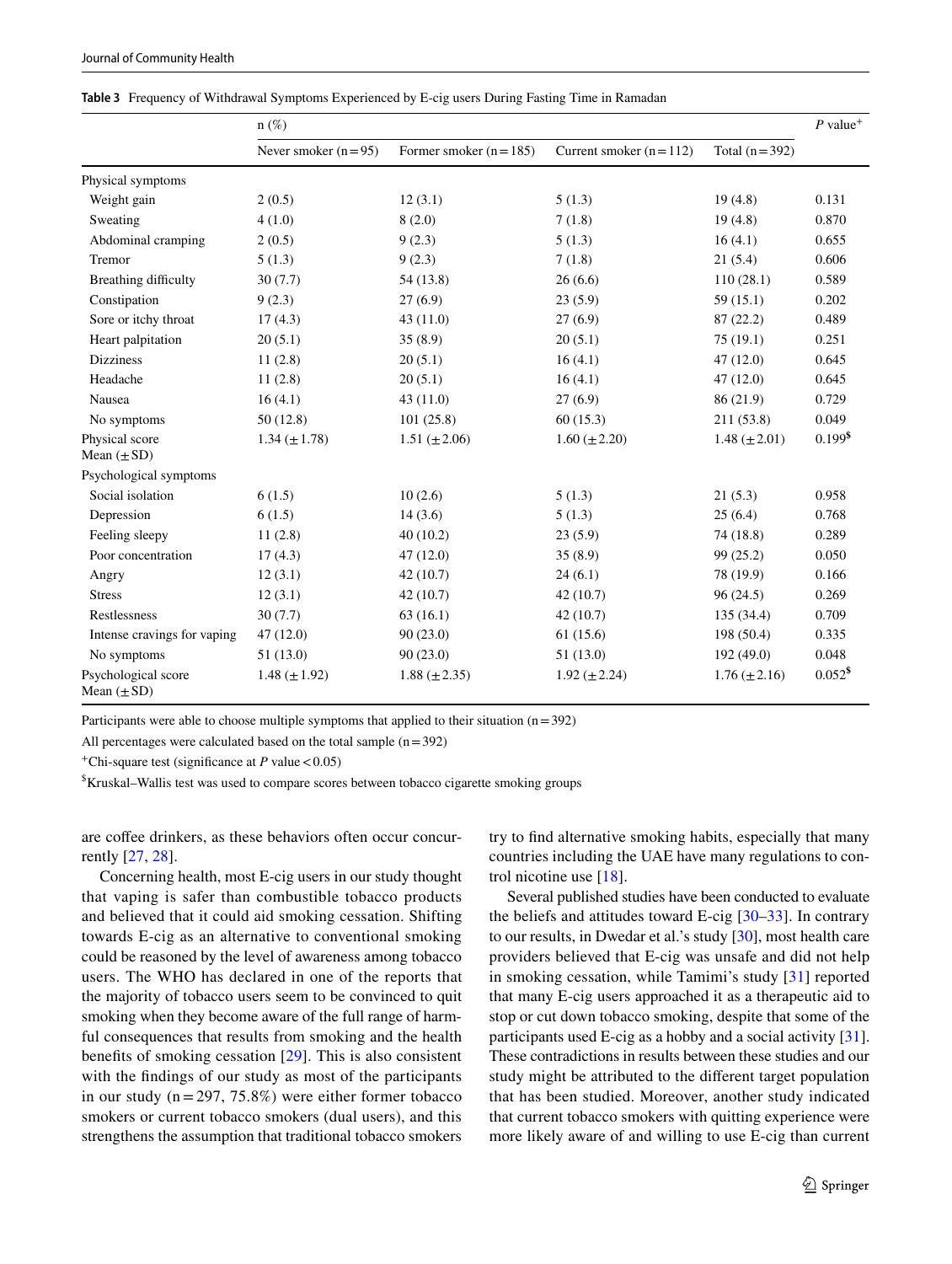<span id="page-7-0"></span>**Table 4** Self-reported Severity Perception and Onset of E-cig Withdrawal Symptoms among Participants ( $n = 392$ )

| Domain                                                     | $n(\%)$                  |                            |                             |                 |  |  |
|------------------------------------------------------------|--------------------------|----------------------------|-----------------------------|-----------------|--|--|
|                                                            | Never smoker<br>$(n=95)$ | Former smoker<br>$(n=185)$ | Current smoker<br>$(n=112)$ | Total $(n=392)$ |  |  |
| Severity of withdrawal symptoms (severity range $0-5$ )    |                          |                            |                             |                 |  |  |
| No symptoms (score $= 0$ )                                 | 51 (13.0)                | 90(23.0)                   | 51 (13.0)                   | 192 (49.0)      |  |  |
| Weak (score $= 1$ )                                        | 28(7.1)                  | 40(10.2)                   | 35(8.9)                     | 103(26.3)       |  |  |
| Mild $(score=2)$                                           | 16(4.1)                  | 32(8.2)                    | 14(3.6)                     | 62(15.8)        |  |  |
| Moderate ( $score = 3$ )                                   | 0(0.0)                   | 23(5.9)                    | 12(3.1)                     | 35(8.9)         |  |  |
| Severe (score $=$ 4)                                       | 0(0.0)                   | 0(0.0)                     | 0(0.0)                      | 0(0.0)          |  |  |
| Very severe $(score=5)$                                    | 0(0.0)                   | 0(0.0)                     | 0(0.0)                      | 0(0.0)          |  |  |
| Onset of withdrawal symptoms from the last E-cigarette use |                          |                            |                             |                 |  |  |
| No symptoms                                                | 51 (13.0)                | 90(23.0)                   | 51 (13.0)                   | 192 (49.0)      |  |  |
| Less than 6 h                                              | 1(0.3)                   | 0(0.0)                     | 0(0.0)                      | 1(0.3)          |  |  |
| After 6 h                                                  | 4(1.0)                   | 4(1.0)                     | 2(0.5)                      | 10(2.6)         |  |  |
| After 8 h                                                  | 3(0.8)                   | 10(2.6)                    | 14(3.6)                     | 27(6.9)         |  |  |
| After 12 h                                                 | 6(1.5)                   | 18 (4.6)                   | 23(5.9)                     | 47(12.0)        |  |  |
| After more than 16 h                                       | 34(8.7)                  | 49 (12.5)                  | 32(8.2)                     | 115 (29.3)      |  |  |

All percentages were calculated based on the total sample  $(n = 392)$ 



<span id="page-7-1"></span>**Fig. 2** Methods used by the participants to control any experienced E-cig withdrawal symptoms during fasting time in Ramadan (n = 392)

smokers with no quitting experience [\[32](#page-10-15)]. In addition, the use of E-cig took different patterns, starting with dual-use with tobacco cigarettes, E-cig use by non-smokers, and some smokers switched from tobacco to exclusive use of E-cig [\[33\]](#page-10-13).

E-cig can produce high levels of rapidly absorbed nicotine; thus, E-cig could produce or maintain physical nicotine dependence [\[7](#page-9-16)]. The findings of our study revealed a significant proportion of E-cig users did not experience any withdrawal symptoms during fasting time, whether physical or psychological. However, the rest of the participants were more obvious have suffered from various withdrawal symptoms. This includes intensive craving for smoking and difficulty of breathing. Intense craving is defined as an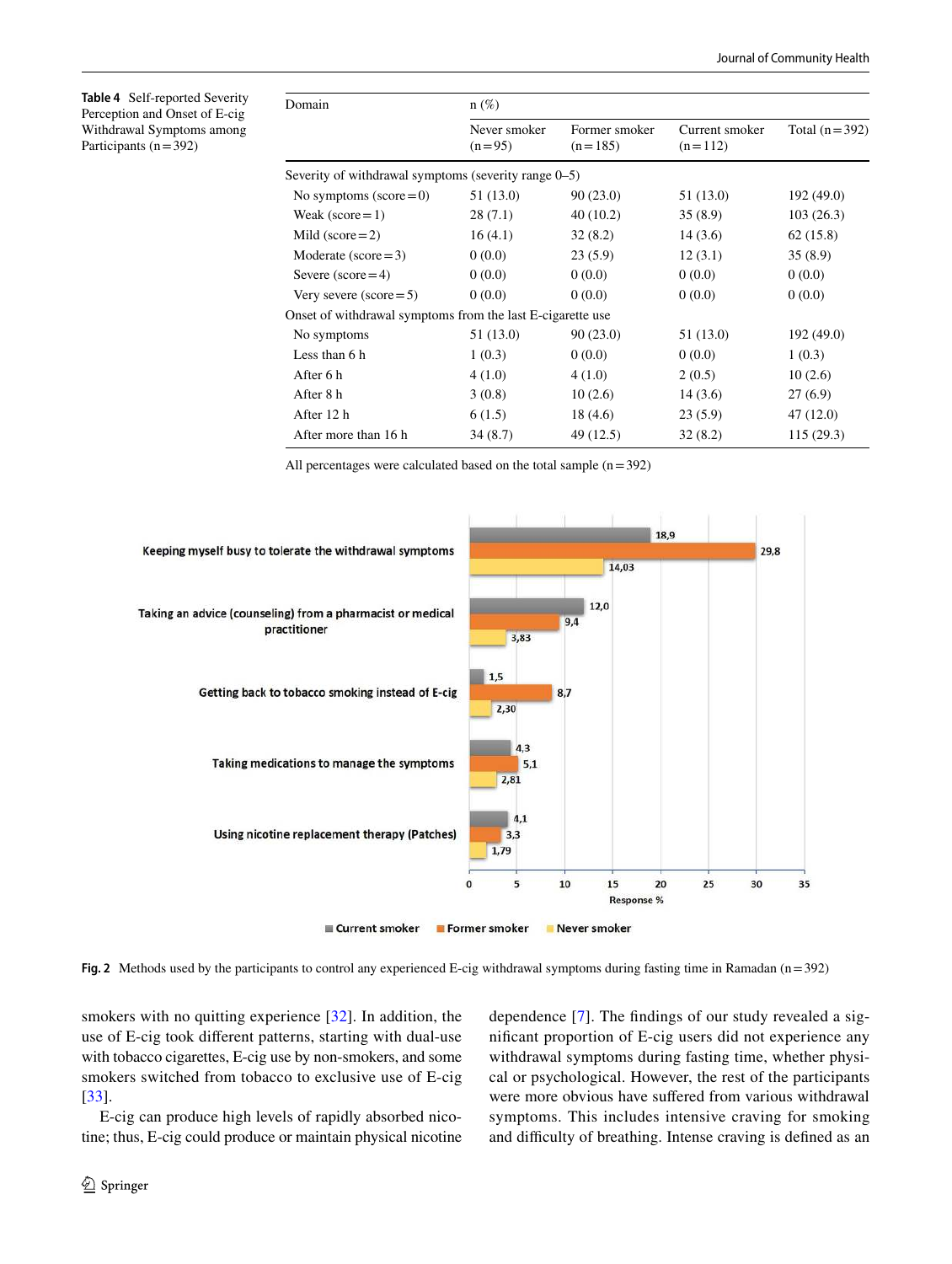

<span id="page-8-0"></span>Fig. 3 Proportions of participants who tried to quit E-cig during the month of Ramadan (n=103) and those who successfully quitted E-cig  $(n = 82)$ 

increased urge to smoke upon quitting or abstinence [\[34,](#page-10-16) [35\]](#page-10-17). Intensive craving sensation is one of the most important recidivism factors that circumscribe the success of E-cig quitting during fasting. A proportion of fasting E-cig users in our study complained of headache, dizziness, and nausea as physical withdrawal symptoms. Such symptoms could be also influenced by fasting itself, i.e. hypoglycemia and/ or caffeine withdrawal (among the overall cohort) as well as cigarette nicotine (among dual users) [\[36](#page-10-18), [37](#page-10-19)]. Accordingly, more efforts should be invested in future studies to assess the severity of withdrawal symptoms apart from fasting to compare results. The addictive potentials of nicotine, regardless of the source, are well addressed in the literature. A study conducted by Talih et al. [[38\]](#page-10-20), found that higher nicotine concentrations in the E-liquid lead to higher nicotine yield by any E-cig. However, it is worth mentioning that the produced nicotine from E-cig is less than that of tobacco cigarettes [\[39\]](#page-10-21).

The findings of our study shed the light on an important public health issue that needs more investigation within the UAE context. Using E-cig is becoming more popular worldwide, and the recent legalization of E-cig in the UAE could lead to an increasing E-cig use in the near future. The month of Ramadan offers a valuable chance for smokers to quit, however, this requires mindfulness and mature investment of these moments. Future studies are needed to examine the severity of withdrawal symptoms during fasting and apart from fasting using nationally representative samples. Our study comes with limitations that should be taken into consideration when interpreting our results. First, the convenience sampling approach could potentially affect the representativeness of our sample and the generalizability of results to all E-cig users in the UAE.

We believed that this was the most feasible sampling approach as we did not have a sampling frame from previous data on the same topic within the UAE; thus, random sampling was not applicable. Second, our survey questionnaire was administered electronically (web-based) due to the COVID-19 pandemic crisis and lockdown during the period of our data collection. Hence, only E-cig users who use the internet and social media platforms were able to participate. Third, the questionnaire represented selfreported data that may have been exposed to recall bias. Fourth, we have not assessed other forms of tobacco use which are quite popular in the UAE to limit the length of our questionnaire as excessive web-based surveys were launched about COVID-19 studies and many people would avoid participating in lengthy questionnaires, and lastly, withdrawal symptoms could have been influenced by the process of fasting itself among all participants as well as by cigarettes nicotine among dual users. Nevertheless, our study has provided baseline data about E-cig use among current users in the UAE population and this could help to improve the understanding of the pattern of smoking in the country and encourage further studies on this emerging topic in the UAE.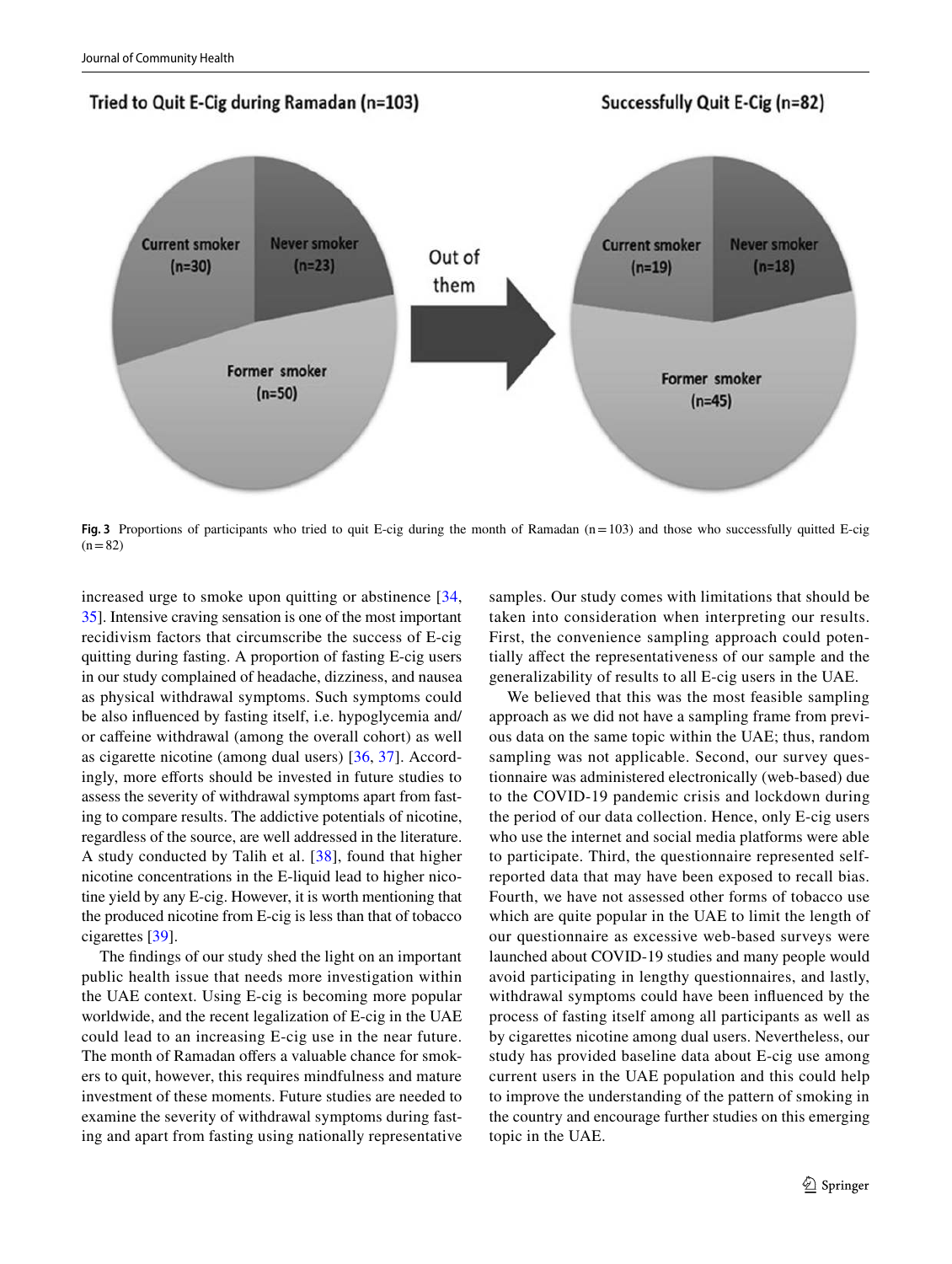## **Conclusion**

E-cig use is gaining popularity within the UAE after the recent legalization. Despite the controversy about the safety and effectiveness of E-cig in global literature, these devices are being adopted by users due to their potential of smoking cessation/reduction among tobacco smokers as commonly advertised and promoted by manufacturers and some research. Also, intermittent fasting (e.g., Ramadan time) could provide an avenue to train oneself on abstinence from nicotine. However, this needs a high level of awareness and willingness among users of E-cig. Moreover, the effectiveness of E-cig in aiding smoking cessation should be investigated with more robust data and a higher level of evidence, especially in a new context of usage as the UAE, considering various types of devices and hundreds of E-liquid brands, and the influence of concurrent poly-tobacco use.

**Acknowledgements** The authors would like to thank all the study participants. Also, ABA is currently supported by the Tempus Public Foundation's Scholarship at the University of Debrecen.

**Author Contributions** *Conceptualization*: MB, FJ; *Methodology*: MB, FJ, ABA, RA,YA, ZK, HA; *Formal analysis*: MB; *Writing—original draft preparation*: MB, FJ, ABA, RA,YA, ZK, HA;*Writing—review and editing*: MB, FJ, ABA. All authors have read and agreed on the submitted version of the manuscript.

**Funding** This research project did not receive any specific grant from funding agencies in the public, commercial, or not-for-profit sectors.

**Availability of Data** The dataset generated and analyzed in this study is available from the corresponding author on a reasonable request.

### **Compliance with Ethical Standards**

**Conflict of interest** The authors have no conflicts of interest to declare that are relevant to the content of this article.

**Ethical Approval** Ethical approval for our study was obtained from the Research Ethics Committee, University of Sharjah (Approval number: REC-20-07-30-01).

**Consent to Participate** All participants have provided a written informed consent electronically.

# **References**

- <span id="page-9-0"></span> 1. World Health Organization. (2020). Tobacco fact sheet. Retrieved December 10, 2020, from [https ://www.who.int/news-room/fact](https://www.who.int/news-room/fact-sheets/detail/tobacco)sheets/detail/tobacco.
- <span id="page-9-1"></span> 2. Tobacco, G. B. D. (2017). Smoking prevalence and attributable disease burden in 195 countries and territories, 1990–2015: A systematic analysis from the Global Burden of Disease Study 2015. *Lancet, 389*(10082), 1885–1906. [https ://doi.org/10.1016/S0140](https://doi.org/10.1016/S0140-6736(17)30819-X) [-6736\(17\)30819 -X.](https://doi.org/10.1016/S0140-6736(17)30819-X)
- <span id="page-9-2"></span> 3. World Health Organization. (2019). WHO global report on trends in prevalence of tobacco use 2000–2025 (Third.). Geneva: World Health Organization. Retrieved from https:// www.who.int/publications/i/item/who-global-report-on-trend s-in-prevalence-of-tobacco-use-2000-2025-third-edition.
- <span id="page-9-3"></span> 4. Maziak, W., Taleb, Z. B., Bahelah, R., Islam, F., Jaber, R., Auf, R., & Salloum, R. G. (2015). The global epidemiology of waterpipe smoking. *Tobacco Control, 24 Suppl 1*(Suppl 1), i3–i12. https://doi.org/10.1136/tobaccocontrol-2014-051903.
- <span id="page-9-4"></span> 5. Noël, A., Verret, C. M., Hasan, F., Lomnicki, S., Morse, J., Robichaud, A., & Penn, A. L. (2018). Generation of electronic cigarette aerosol by a third-generation machine-vaping device: Application to toxicological studies. *Journal of Visualized Experiments: JoVE, 138,* e58095. [https ://doi.org/10.3791/58095](https://doi.org/10.3791/58095) .
- <span id="page-9-5"></span> 6. National Academies of Sciences Medicine and Engineering. (2018). *Public Health Consequences of E-Cigarettes*. Washington, DC: National Academies Press.
- <span id="page-9-16"></span> 7. Centers for Disease Control and Prevention. (2010). *How tobacco smoke causes disease: The biology and behavioral basis for smoking-attributable disease: A report of the surgeon general*. Atlanta, GA: US Government Printing Office.
- <span id="page-9-6"></span> 8. Kaur, G., Pinkston, R., Mclemore, B., Dorsey, W. C., & Batra, S. (2018). Immunological and toxicological risk assessment of e-cigarettes. *European Respiratory Review, 27*(147), 170119. https://doi.org/10.1183/16000617.0119-2017.
- <span id="page-9-7"></span> 9. World Medical Association. (2017). WMA statement on electronic cigarettes and other electronic nicotine delivery systems. Retrieved December 10, 2020, from [https ://www.wma.net/polic](https://www.wma.net/policies-post/wma-statement-on-electronic-cigarettes-and-other-electronic-nicotine-delivery-systems/) ies-post/wma-statement-on-electronic-cigarettes-and-other-elect ronic-nicotine-delivery-systems/.
- <span id="page-9-8"></span> 10. Adriaens, K., Van Gucht, D., & Baeyens, F. (2018). IQOS(TM) vs. e-cigarette vs. tobacco cigarette: A direct comparison of short-term effects after overnight-abstinence. *International Journal of Environmental Research and Public Health*. [https ://](https://doi.org/10.3390/ijerph15122902) doi.org/10.3390/ijerph15122902.
- <span id="page-9-9"></span> 11. Cleveland Clinic Abu Dhabi. (2018). Why Ramadan is the ideal time to quit smoking? Retrieved December 10, 2020, from [https](https://www.clevelandclinicabudhabi.ae/en/health-byte/pages/why-ramadan-is-the-ideal-time-to-quit-smoking.aspx) ://www.clevelandclinicabudhabi.ae/en/health-byte/pages/whyramadan-is-the-ideal-time-to-quit-smoking.aspx.
- <span id="page-9-10"></span> 12. Hamad Medical Corporation. (2019). Quit Smoking during Ramadan. Retrieved December 10, 2020, from https://www. hamad.qa/EN/yourhealth/RamadanHealth/HealthInformation/ Pages/Quit-Smoking.aspx
- <span id="page-9-11"></span> 13. Khoudigian, S., Devji, T., Lytvyn, L., Campbell, K., Hopkins, R., & O'Reilly, D. (2016). The efficacy and short-term effects of electronic cigarettes as a method for smoking cessation: A systematic review and a meta-analysis. *International Journal of Public Health, 61*(2), 257–267. [https ://doi.org/10.1007/s0003](https://doi.org/10.1007/s00038-016-0786-z) [8-016-0786-z](https://doi.org/10.1007/s00038-016-0786-z).
- <span id="page-9-12"></span> 14. Hua, M., Alfi, M., & Talbot, P. (2013). Health-related effects reported by electronic cigarette users in online forums. *Journal of Medical Internet Research, 15*(4), e59. [https ://doi.](https://doi.org/10.2196/jmir.2324) [org/10.2196/jmir.2324](https://doi.org/10.2196/jmir.2324).
- <span id="page-9-13"></span> 15. UAE Government Portal. (2020). Fact Sheet about UAE. Retrieved December 10, 2020, from https://u.ae/en/about-the[uae/fact-sheet](https://u.ae/en/about-the-uae/fact-sheet) .
- <span id="page-9-14"></span> 16. World Health Organization. (2019). WHO report on the global tobacco epidemic. Retrieved December 10, 2020, from http://158.232.12.119/tobacco/surveillance/policy/country\_profi [le/are.pdf.](http://158.232.12.119/tobacco/surveillance/policy/country_profile/are.pdf)
- <span id="page-9-15"></span> 17. Al-Houqani, M., Ali, R., & Hajat, C. (2012). Tobacco smoking using Midwakh is an emerging health problem—evidence from a large cross-sectional survey in the United Arab Emirates. *PLoS ONE*, 7(6), e39189. https://doi.org/10.1371/journal.pone.00391 [89.](https://doi.org/10.1371/journal.pone.0039189)